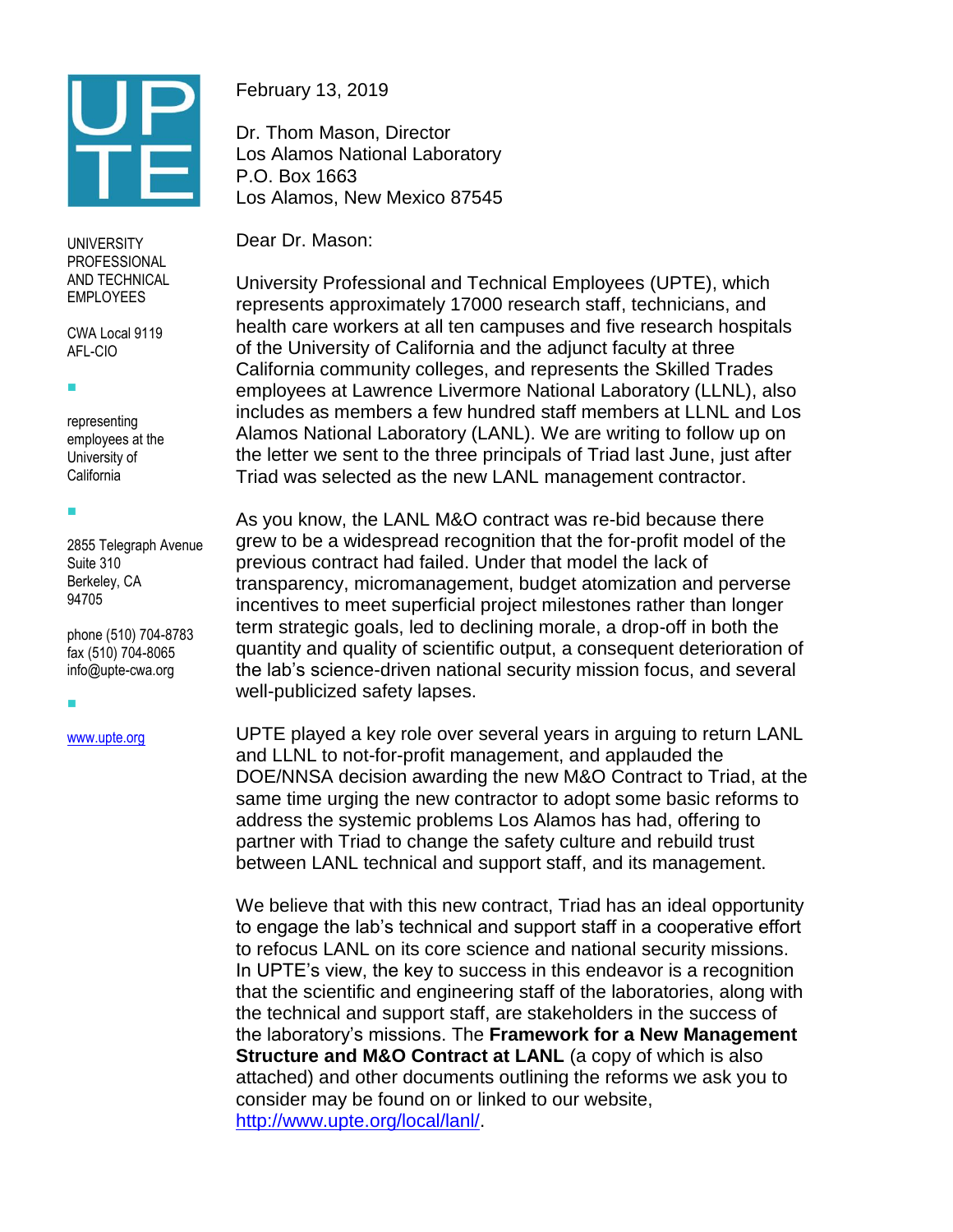Dr. Thom Mason February 13, 2019 Page 2

Among other reforms, UPTE has advocated establishing a clear Long-Range (10-year) Strategic Plan for Los Alamos, a Strategic Leadership Council composed of LANL's scientific and technical staff to help implement this Plan in conjunction with Laboratory management, and a Scientific and Engineering Employees Council, consistent with Section 8(a)(2) of the National Labor Relations Act. We have also attached a **Fact Sheet on Employee Councils**, which includes their history, their basic structure, and how such a Council might be set up at LANL to work cooperatively with the new Triad management to meet its contractual goals.

With LANL tasked to provide up to 30 Pu pits for the US nuclear arsenal, it is particularly imperative that the safety culture at LANL be improved, not by more training and perfunctory exercises for all 12,000 employees --- most of whom never come anywhere near fissile material --- but by attention to the real concerns of LANL's safety engineers. As a minimum, there should be a joint management-union safety committee such as that which already exists at LLNL. This committee has been instrumental in achieving an improved safety culture at LLNL, and a much better safety record. In addition to making possible LANL's fulfillment of its national security mission in the specific PF-4 facility, such a reform would immediately send the message to LANL's scientists and engineers that the new management is listening and engaging with them in tackling real problems rather than going through superficial box-checking exercises. This would have a very positive effect on morale, dispersing cynicism and making possible numerous other reforms.

We would be glad to answer any questions you may have, to meet with you at your convenience, and to work with you to achieve our common goal of making LANL the premier national laboratory as well as the safest and most productive workplace it can be.

Sincerely,

Jamie McDole **Grand Collection Collection** and Jeffrey Colvin

Mr Colom

UPTE-CWA President Chairman, UPTE Tri-Labs Committee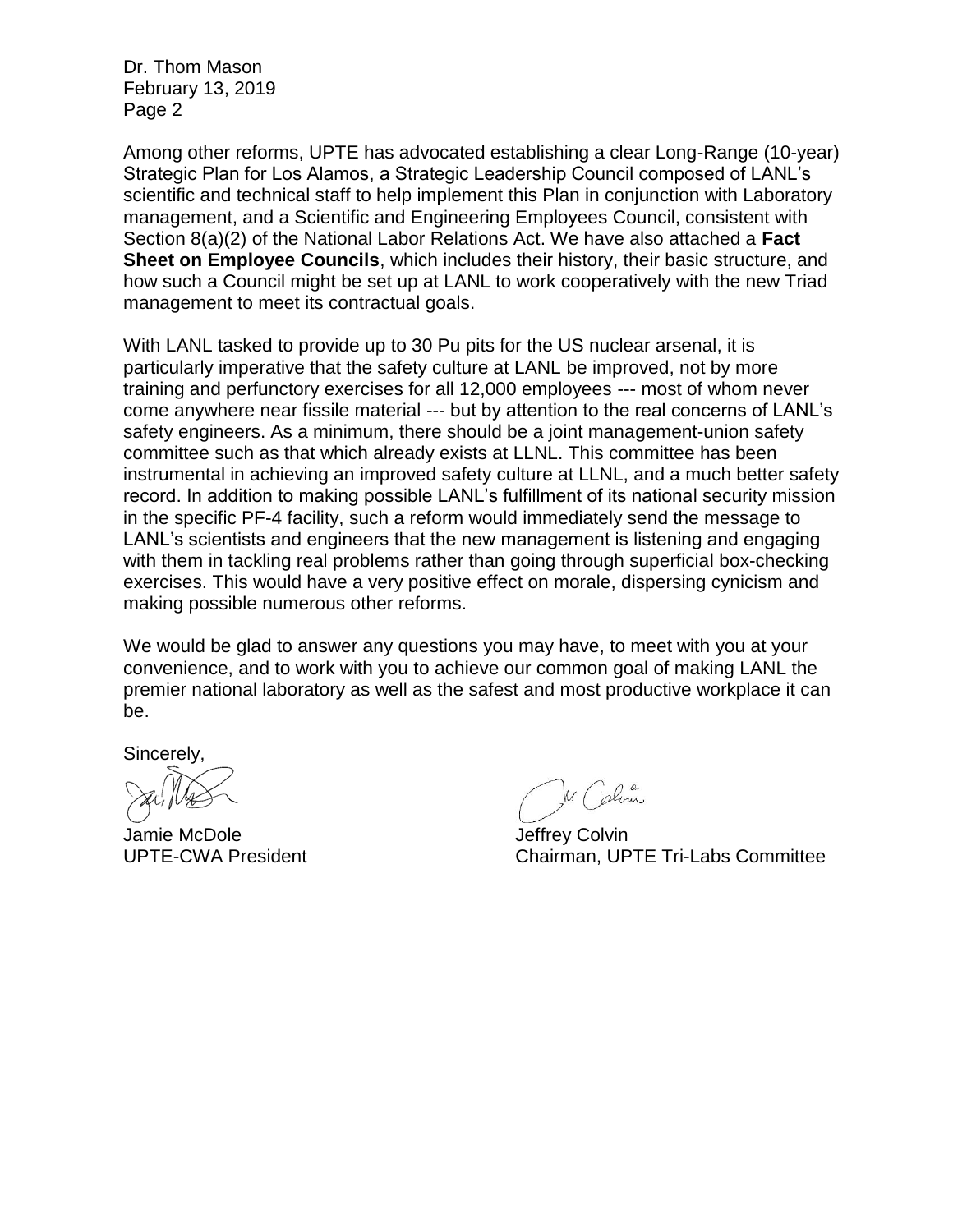## **Proposed Framework for a New Management Structure and M&O Contract at Los Alamos National Laboratory**

#### **University Professional & Technical Employees UPTE**

### **Preface: Purpose of this document**

It is expected that the National Nuclear Security Administration (NNSA) will issue a Request for Proposals (RFP) within the next few months for a new LANL Management & Operations (M&O) contract to take effect in FY19--beginning October 1, 2018. In anticipation of this RFP, this document is a draft of principles for a Proposed Framework for any future LANL contract. It is addressed to all stakeholders, LANL science and engineering staff, operations and administrative personnel, and project and line management, as well as local community, state and US congressional leaders. Its purpose is identify the critical deficiencies of the present contract, propose a framework for the new contract that will address and remedy these deficiencies, and initiate an open discussion among all stakeholders to find the best concrete methods to implement these reforms. We believe that in order to have an impact, this discussion of principles and criteria for the management framework under a new LANL contract should begin now, before the RFP is issued by NNSA sometime later this summer.

LANL is a complex enterprise, with a broad spectrum of activities, from the fundamental science and engineering research supporting its primary mission of maintaining the safety and reliability of the US nuclear weapons deterrent, to non-proliferation and advanced sensor technology, to environmental remediation. Because of this breadth LANL is a unique national resource, vital to the nation's security today, which must also remain flexible enough to meet future national needs. This flexibility begins with LANL's fundamental scientific base. If this base is allowed to atrophy and decay, the loss and damage to national security will surely be recognized when the next unforeseen crisis appears. It is the intent of this document to motivate critical changes in the next LANL contract that are needed for mission success by recognizing the primary importance of LANL's fundamental science and engineering base.

The Proposed Framework takes as its point of departure several reviews and reports from the National Academy of Sciences, recent Laboratory Science, Engineering and Technology evaluations, the Government Accounting Office and other sources. A recurring theme of these reports is the critical breakdown in the laboratory's science mission, related to micromanagement, perverse incentives, and outmoded and inadequate funding structures. This document recognizes that the origin of some of these issues predate the present forprofit contract that began in 2006, but holds that many problems have been exacerbated and become critical under the present contract and fee structure. It attempts therefore to establish principles and structures that any future LANL contract should adhere to.

Since our goal is for LANL to be the best it can be, which will require a broad consensus and commitment from all involved, we encourage sharing this document widely, and welcome comments and input from all stakeholders. Feedback can be provided through the University Professional and Technical Employees' Union (lanl@upte-cwa.org; 505-603-9034).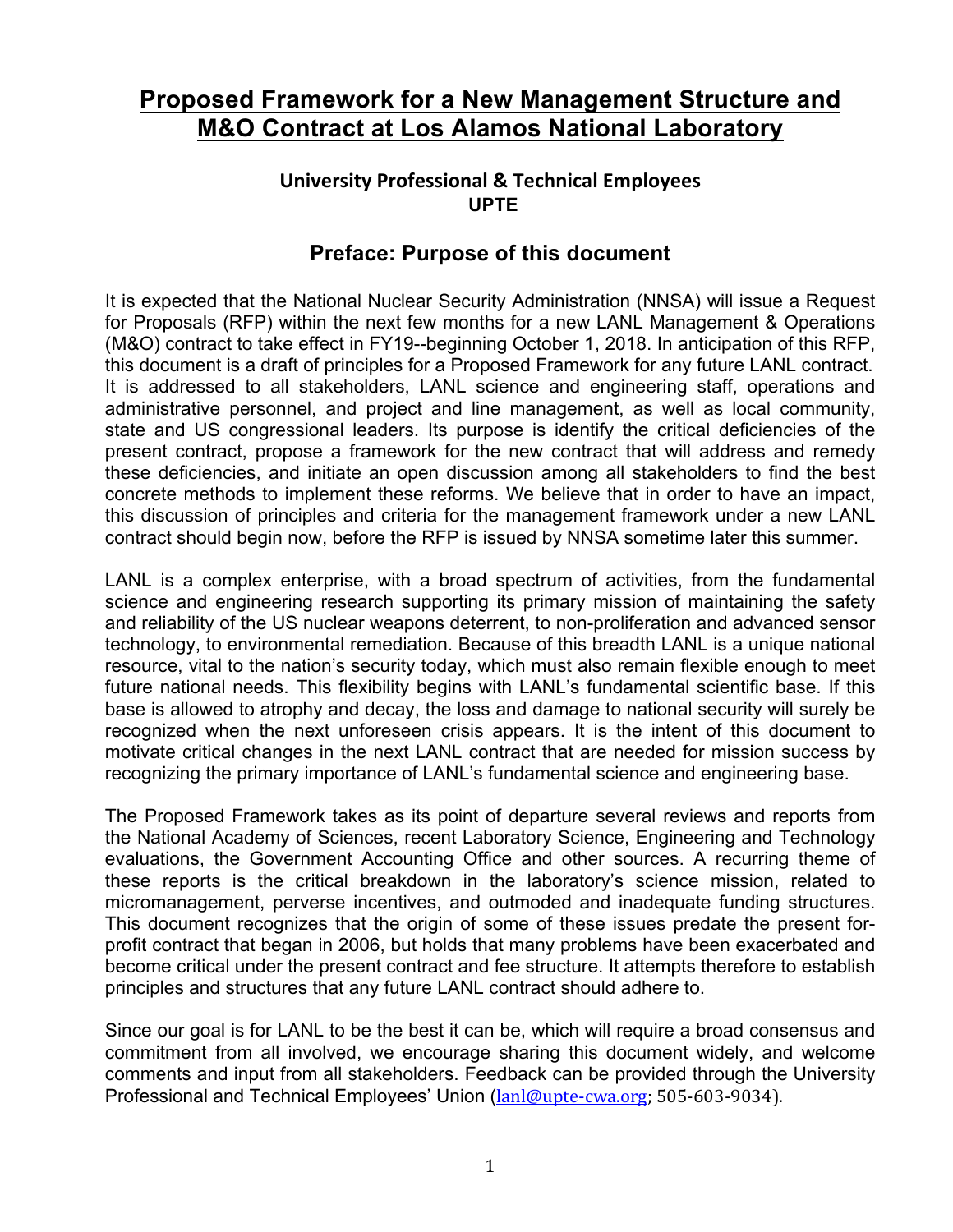### **Failure of the Present for-Profit M&O Contract Model at Los Alamos National Laboratory and Rationale for Recommendations**

The failure of the present contract for Los Alamos National Laboratory (LANL) has been widely reported and recognized **[1,2]**. Deterioration of morale, decline in scientific output and quality, as well as several well-publicized safety lapses has been the unfortunate result. The Report of the National Academy of Sciences **[3]**, as well as other in-depth examinations **[4-7]** by other groups have identified the key problems at Los Alamos.

#### **Key Problems**

- A *Broken Relationship* and lack of trust between the DOE/NNSA in Washington, the DOE Site Office, and Laboratory management, as well as between LANL management and its scientific/technical staff and employees.
- Over-compensation for this lack of trust by increasing DOE/NNSA *Micromanagement* of every aspect of LANL. The NNSA has gradually replaced contractor accountability with an increasingly rigid and inflexible form of *Burdensome Transactional Oversight* of virtually all effort at LANL. The 'stove-piping' of projects or *Budget Atomization* by thousands of strictly monitored cost codes and funding slivers, with sometimes conflicting rules and requirements, by which the Laboratory and its staff are funded and attempt to carry out their work, has led to substantial inefficiencies and growing frustration of technical staff members, employees, sub-contractors and managers alike.
- The award of a Fee and Bonus based M&O contract to a management team, primarily responsible to an outside corporation, has led to *Perverse Incentives*, in the emphasis of short term milestones or *'box-checking'* compliance exercises in order to collect the NNSA management fee and bonuses, at the expense of any long-term vision, or scientific accomplishment of strategic goals in service of the primary national security mission.
- Rapid *Proliferation of Multiple Management Layers* and Divisions, diffusing and effectively decreasing accountability by individual managers and divisions for their decisions. Los Alamos succeeded for decades with a small number (fewer than a dozen) of well-focused divisions with clear domains of expertise. It now has over a hundred.
- *Chronic Problems with Recruitment and Retention* of LANL's most talented scientists and engineers. This makes for a \$2.4 billion Laboratory that is substantially underperforming its potential both for its national security mission and as an engine of economic development and entrepreneurship in its local community and the state of NM.
- *Lack of Transparency* of the M&O contractor, given full reign over a vital national security resource in the public trust, but holding most of its decisions in secret and critical information as proprietary contributing to an atmosphere of rumor, mistrust and fear, and finally dysfunction at Los Alamos.

The present M&O contract management fee structure was instituted in an attempt to increase contractor accountability for sound and effective management of a National Laboratory. It has led instead to perverse bonus incentives, growth of multiple management layers, budgetary inflexibility, and loss of a strategic Laboratory capabilities and vision. The starving of basic science and technology at LANL has now reached a critical stage, with seriously eroded ability to carry out LANL's national security mission, and be prepared for future challenges.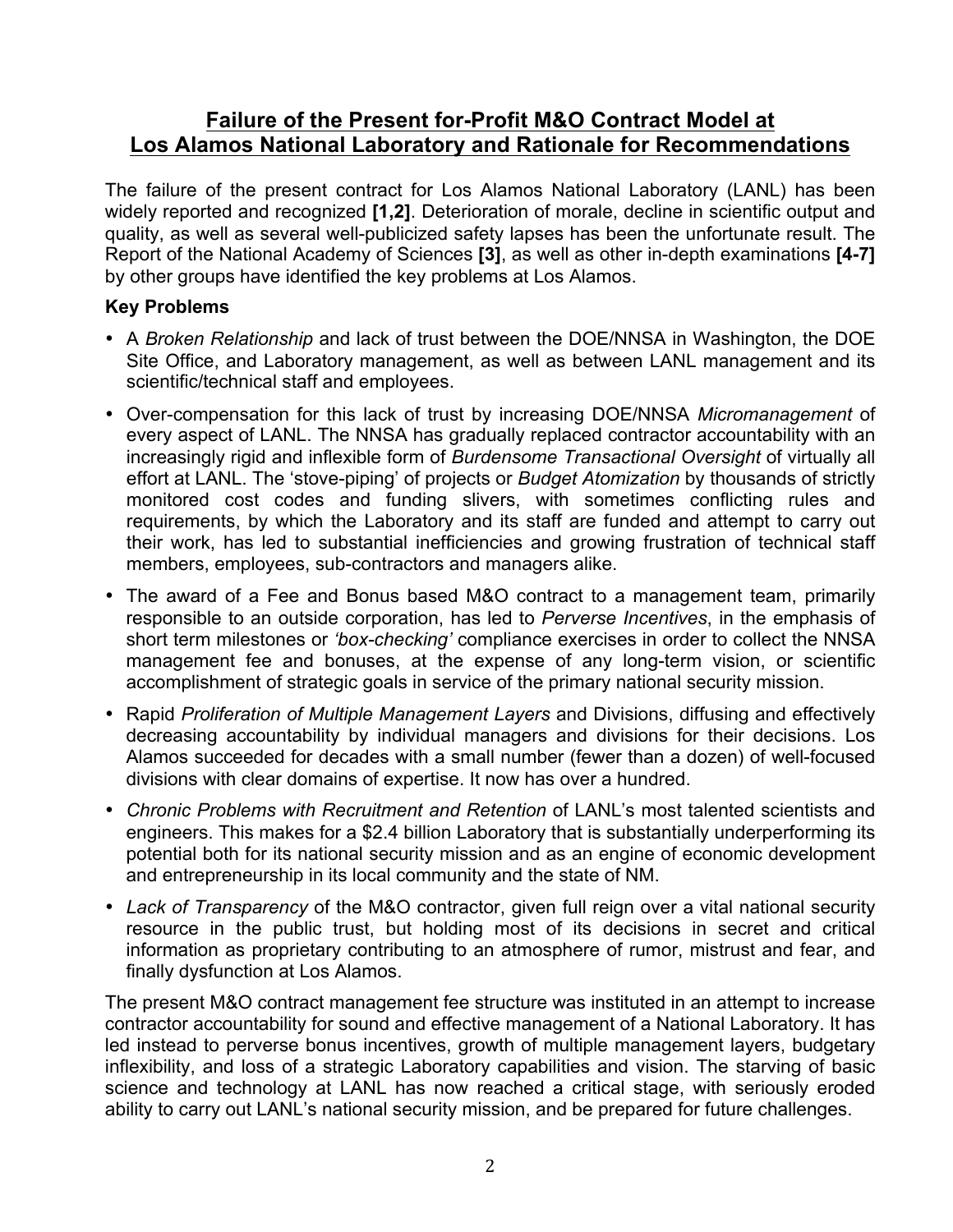In the report, "Securing America's Future" it is recommended that; *"DOE should abandon incentive award fees in the M&O contracts of the National Laboratories in favor of a fixed fee set at competitive rates with risk and necessary investment in mind. In addition, DOE should adopt a broader and richer set of incentives and consequences to motivate sound laboratory management and enforce accountability"* **[4]**. In this same report an earlier study **[8]** concluded that, *"the relationship between the NNSA laboratories and the government has been eroded by the fee structure and contract approach that invited detailed tactical and transactional oversight rather than a strategic, performance-based management approach."*

There is widespread agreement both within and outside LANL and DOE that the current system and contractor model needs substantial reform and should be re-examined from the ground up, in order to restructure and refocus LANL as a unique national resource to meet the national security threats and adapt to the innovation economy of the 21<sup>st</sup> Century [5].

### **Recommendations for a New Management Contract at Los Alamos National Laboratory**

The following broad recommendations are proposed for the management structure under the new contract. These recommendations assure that strategic planning for mission success is based on a strong Science and Technology base supported, not undermined by M&O contractor incentives. The new M&O contractor should be one that recognizes and subscribes to the principle that scientific capabilities are critical to mission success, and that mission success is paramount. By defining the contractor's role in the RFP, NNSA could require all potential contractors to agree to necessary reforms as a condition for submitting a contract bid.

## **A. Structural Reforms**

- 1) **Strategic Leadership Team**: Establish a permanent and enduring Strategic Leadership Council (**SLC**), as a Governing Board to steer Los Alamos National Laboratory (LANL), accountable directly to the Secretary of Energy. The SLC shall be chaired by the Laboratory Director, appointed by DOE/NNSA. The SLC shall include representatives from the principal LANL directorates and Project Leaders, as well as LANL Laboratory Fellows, and scientists and engineers from both LANL and NM and other universities.
- 2) **LANL Long Range Plan:** The SLC in conjunction with DOE/NNSA shall develop a clear Long-Range (10 year) Plan for LANL, in order to identify, nurture and maintain the core technical scientific and engineering competencies necessary to fulfill the national security mission of LANL. The Plan should be updated annually or bi-annually with independent employee surveys as input to updated planning, with decadal top-to-bottom review.
- 3) **Integrated Project Management**: DOE/NNSA should set broad goals and policies, but cede technical decision making responsibility to the LANL SLC, and effect a transition to a performance based direct accountability model of *'eyes on, hands off.'* Instead of funding many small projects and micromanaging with incremental goals based on top-down prescribed methodologies, LANL should be funded to work on larger integrated projects focused on achieving the strategic goals in the Long-Range Plan, allowing LANL technical research and management teams the flexibility to devise the best means to that end. The SLC should likewise cede responsibility for achieving strategic goals to the technical Divisions, making clear *what* the goals are, holding Divisions and staff responsible and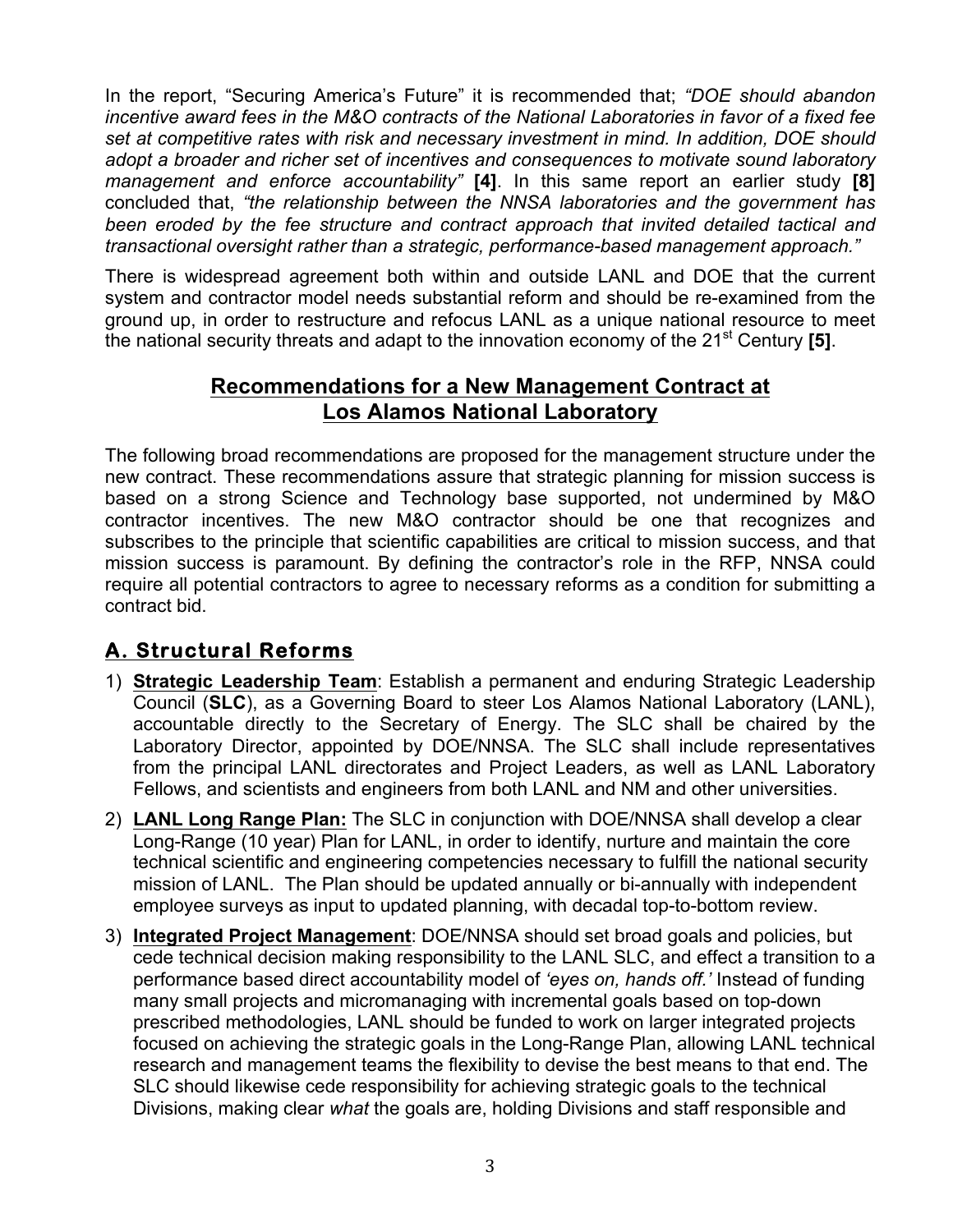accountable for achieving those goals, but not dictating *how* to achieve them.

- 4) **Streamline Management:** The number of Directorates and Divisions (now over 100) should be sharply reduced to no more than about a dozen, with the Division Leaders accountable directly to the SLC for performance and annual evaluation.
- 5) **Management Transparency**: All unclassified information about LANL management structure, review criteria and procedures, salaries, benefits, compensation, increases, including any special adjustments shall be in the public domain and non-proprietary, except for any information in personnel files that is protected by privacy laws.

# **B. Scientific and Technical Base**

- 6) **Laboratory Directed Research and Development (LDRD):** The removal of top-down accounting rules to allow LANL greater latitude to support project and mission success should include especially removing the cap on and maximizing of LDRD funds. Studies conducted by the DOE and the Government Accountability Office have found that projects funded by LDRD are among the most productive and innovative, despite its very small budget **[5,6]**. The SLC together with DOE shall set the appropriate level of LDRD funding. All LDRD awards shall be subject to rigorous peer review, including external reviewers.
- 7) **New Mexico Institute for Advanced Studies:** The new Contract shall provide for the establishment and funding of a New Mexico Institute for Advanced Studies (**NMIAS**), with appointment of LANL scientists selected by rigorous academic standards from the essential disciplines of Physics, Chemistry, Biology, Engineering and Mathematics, to form and retain the stable long-term scientific personnel base of the Laboratory, strengthening and broadening the existing NM Consortium and including open computing resources. The NMIAS Director shall be a member of the LANL SLC and be responsible to the Laboratory Director for conducting research with long time horizons, aligned with the Long-Range Plan. NMIAS members shall be part-funded, incentivized (but not required) to obtain the remainder of their salary by direct contribution to LANL programs. All essential scientific and technical questions should be referred to NMIAS, with no retribution for espousing or publishing critical or dissenting technical opinions.
- 8) **University Partnership and Collaborations**: The NMIAS shall provide for joint collaborations with the 3 principal New Mexico universities and others, be responsible for educational programs and student internships, and establishing workforce pipelines for future Laboratory technical staff in scientific and technical fields. The LANL post-doctoral program and additional joint post-docs and visiting positions from the NM universities shall be funded through the NMIAS, at substantially lower overhead rates and free of all unnecessary restrictions on security and foreign visitor access. All staff members shall not be impeded for seeking funding for their research from DOE or other funding agencies.
- 9) **New Mexico Center for Innovation and Technology**: The new Contract shall provide for the establishment and funding of a New Mexico Center for Innovation and Technology (**NMCIT**), with a Director also responsible directly to the Laboratory Director and SLC. NMCIT members, whose number will be determined by the SLC in consultation with DOE shall be selected on the basis of promise and ability to obtain patents and attract private sector funding to develop new technologies arising from LANL research, and incubate new businesses primarily (but not exclusively) in the State of NM. Members will be provided with partial funding for 3-5 years, developing a business plan subject to NMCIT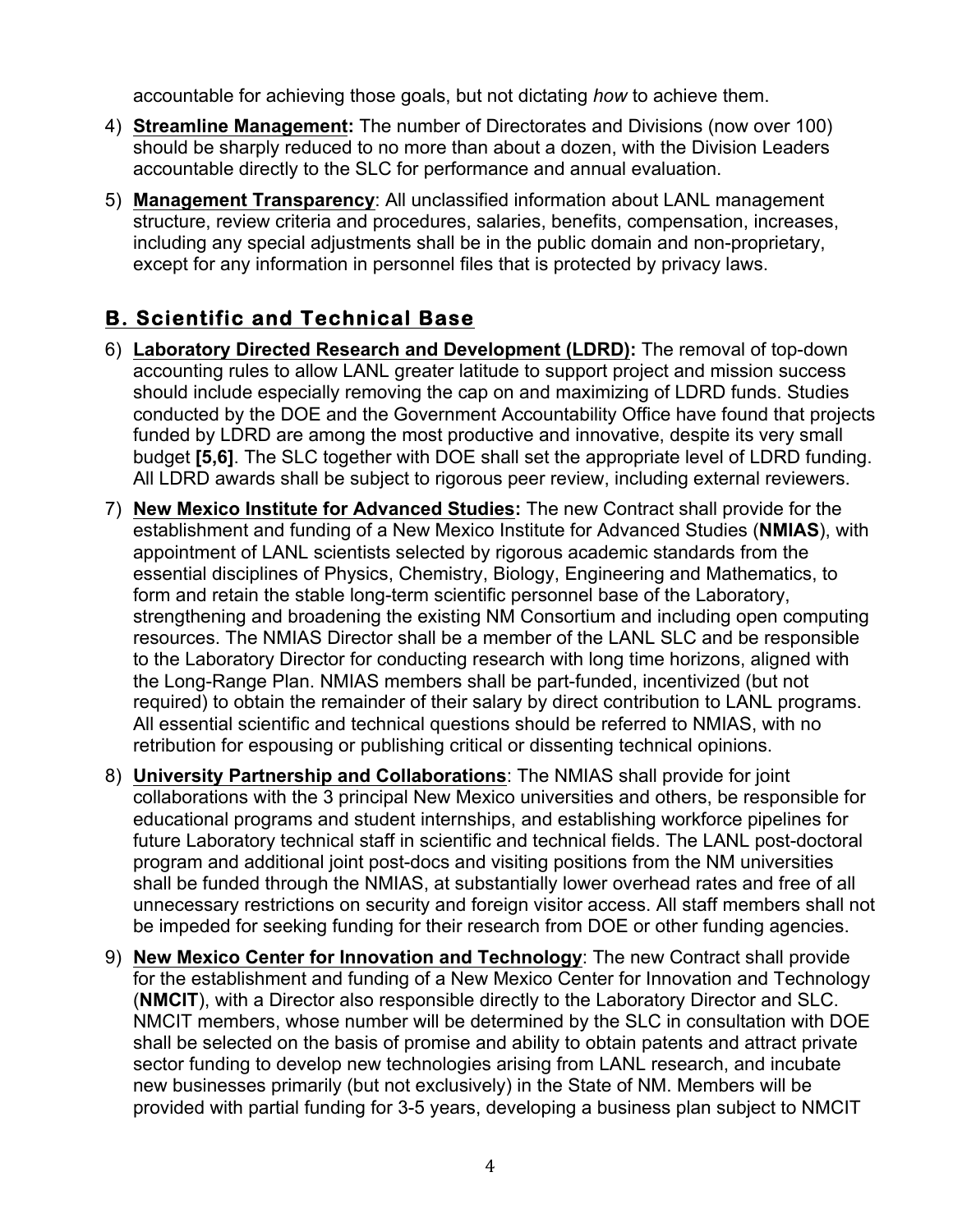approval, to transition to the private sector at the end of the plan. LANL and the NMCIT should be allowed autonomy to establish and implement Collaborative Research and Development Agreements (CRADAs), Work for Others or other partnerships, with maximum flexibility permitted by law to achieve success, without prior DOE pre-approval.

10) **Science & Engineering Employees Council**: The contract shall provide for the establishment of a Science & Engineering Employees Council (**SEEC**) consistent with Section 8(a)(2) of the National Labor Relations Act composed of freely elected LANL technical staff and employees to participate in the ongoing planning and decision-making process. A least one member of the SEEC shall be selected for the SLC.

## **C. Contractor for Management & Operations**

- 11) **Primary M&O Contractor Responsibilities**: The M&O contactor shall be responsible for safety, security and day-to-day maintenance and facility operations, particularly highhazard operations such as environmental cleanup and waste management. In this clearly defined and delimited role, the M&O contractor shall be accountable and make an annual report of all LANL operations and budget to the LANL Director and NNSA, for an annual *fixed* fee. There shall be no performance incentive fee, and no bonuses awarded, the promise of M&O contract extension being a sufficient incentive for good performance. Any extension or renewal of the M&O contract beyond its initial term shall be subject to LANL SLC approval. The M&O contractor shall not do management self-assessments. These shall be performed by DOE/NNSA, in consultation with the LANL Director and SLC.
- 12) **Safety Training and Safety Competence:** The M&O contractor shall provide the proper training to all employees who work with any hazardous or nuclear materials, or can be potentially exposed to these or other hazards in the normal course of their work. All such work shall not be sub-contracted out to workers who do not have equivalent training.
- 13) **Business Plan and Taxes**: In cooperation with the SLC the M&O contractor shall establish and implement a business plan, covering any agencies with which LANL has interactions, such that actual costs are recovered for contractual work or work for others. This business plan will include costs for manpower, equipment, depreciation, and consumables. Any reduction from Gross Receipts Taxes (GRT) currently paid to the State of NM shall be compensated by substantially equivalent contributions to NM educational institutions and local governments in consultation with the Regional Coalition of LANL Communities.
- 14) **Nuclear and Environmental Safety Audits**: All audits and assessments of nuclear and environmental safety will be performed independently by the Defense Nuclear Facilities Safety Board (DNFSB) and the DOE Office of Health, Safety, and Security (HSS), with input and support by the relevant DOE program offices, the M&O contractor and relevant experts drawn from LANL scientists and engineers. The M&O contractor shall not do management self-assessments of nuclear safety. The M&O contractor will abide by all State Regulatory agencies having oversight of environment, safety, and health.
- 15) **Workforce Development and Community Relations:** The M&O contract should recognize the impact of LANL operations on local and New Mexico interests, the importance to LANL of the development of a well-educated and high caliber local workforce, its role in incubating and supporting small businesses capable of supporting LANL missions and operations, and the broad benefits of recruitment and retention of scientists and engineers in NM. The M&O contractor is expected to maintain constant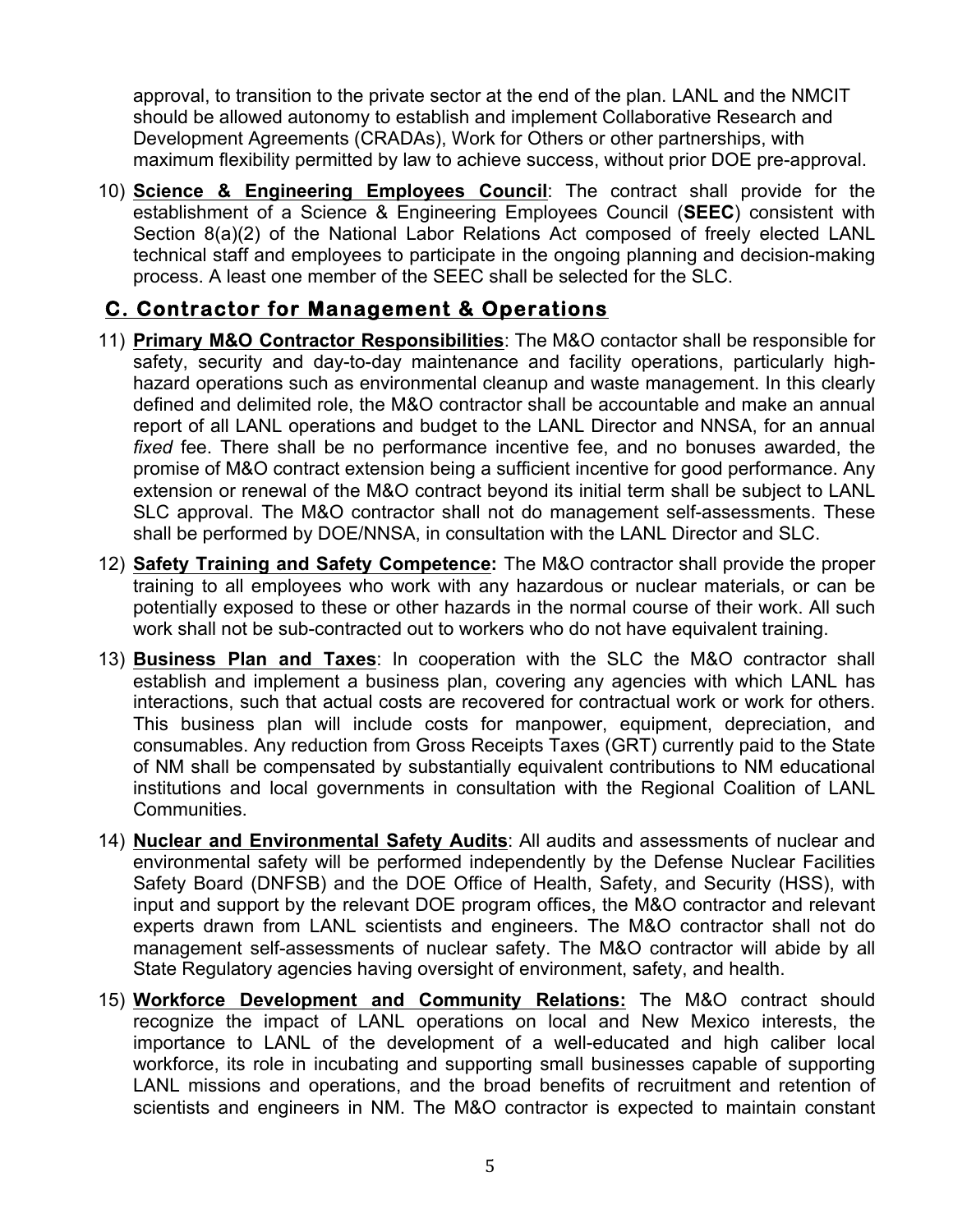lines of communication and strong working alliances with the three major NM universities, NM state representatives, and the Regional Coalition of LANL Communities.

## **D. Employee Relations, Compensation and Benefits**

- 16) **Continuity and Employee Retention**: Under the new Contract the M&O contractor shall offer employment to all non-line-management employees of the predecessor contractor (LANS-LLC) who as of the start of the contract period are in good standing. The M&O contractor is prohibited from conducting layoffs or transferring employees during the initial term of the contract, unless program terminations and budget cutbacks are specifically required by DOE/NNSA. The total compensation package for transferring employees should be substantially equivalent to that provided by LANS as of the last day of the transition term of the contract. Transferring employees shall carry over the length of service credit and vacation and sick leave balances accrued under the predecessor contractor as of the date of transfer.
- 17) **Pension Plans and Benefits**: The new contract shall continue the LANS TCP-1 and TCP-2 plans for transferring employees. Both TCP-1 and TCP-2 shall also be made available to new employees. The new contract shall provide for a retiree medical benefit plan that will provide medical insurance benefits, including dental, that are substantially equivalent to the medical and dental insurance benefits provided to active employees. For members of UCRP the contract shall provide retiree medical benefits substantially equivalent to those to which the employees are entitled under the UCRP benefits regime.
- 18) **Technical Staff and Employee Assessments:** The annual performance review process shall be based on clear, objective criteria, developed in coordination with the Employee Council (SEEC), and include an opportunity for all employees to submit letters, including self-assessments and information addressing points of a formal review to be included in their personnel files, without any negative consequences or reprisal.
- 19) **Labor Relations**: The M&O contractor shall respect the right of employees to organize and to form, join, or assist labor organizations and unions, to bargain collectively through their chosen labor representatives, and to engage in other concerted activities for the purpose of collective bargaining or other mutual aid or protection. The provisions of the Davis-Bacon Act on prevailing wages shall apply to any and all applicable work performed by LANL employees or contractors under the new contract.
- 20) **Complaint Resolution**: Management shall establish a transparent complaint resolution process that includes binding arbitration on any disciplinary action affecting pay or job classification, and establish a just cause standard for any such disciplinary action.

## **Summary**

The foregoing document lays out principles of a Proposed Framework for a systematic reorganization of LANL management structure. It proposes an enduring Strategic Leadership Council, Institutes for world-class scientific research and technology transfer to the private sector, and a Science and Engineering Employees' Council, independent of the M&O Contractor, delimiting the specific roles and responsibilities of each.

The scientific and technical leadership of Los Alamos should rest with LANL's scientists and engineers, represented by the SLC and SSEC, and through them be held directly accountable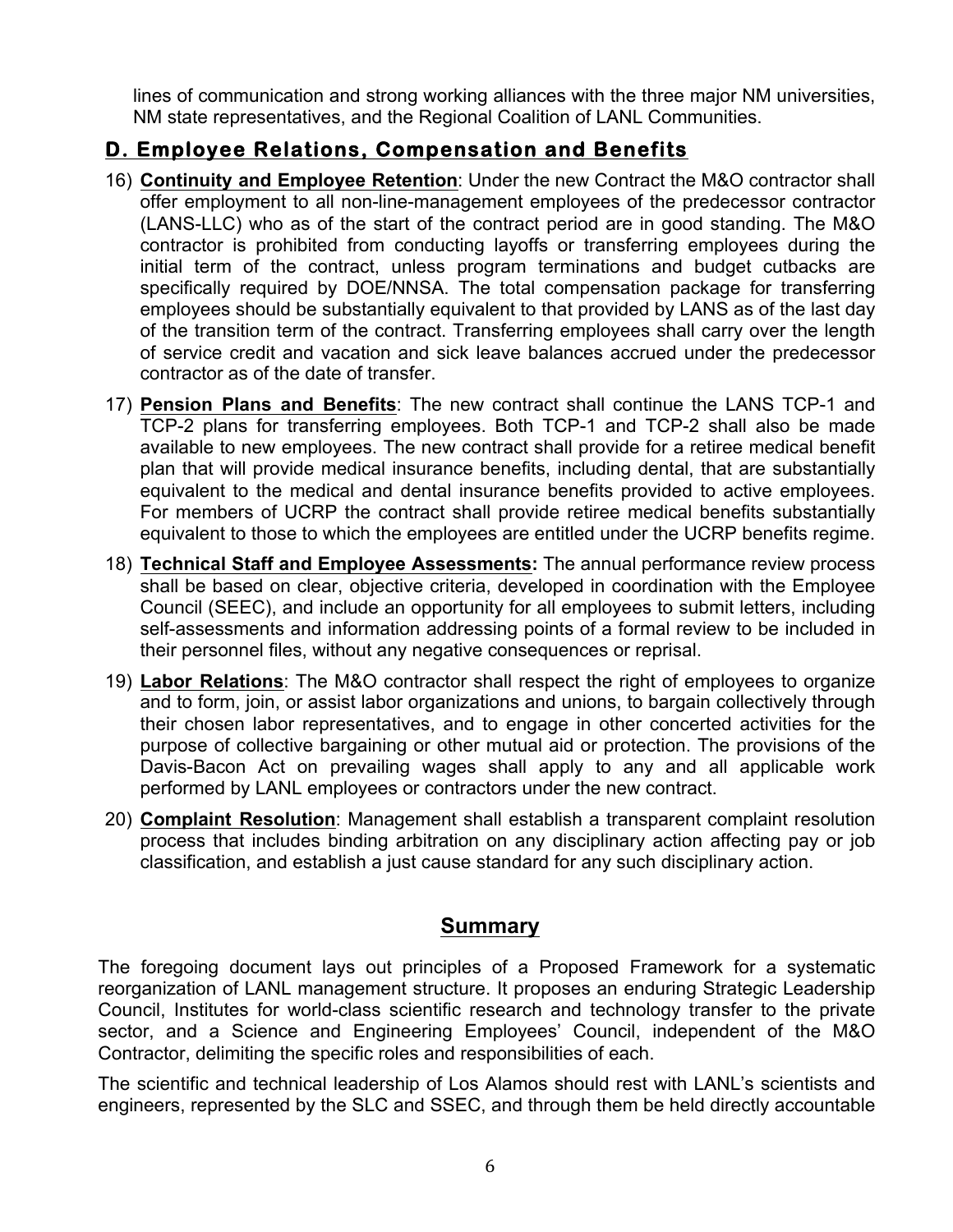to the public trust by the DOE/NNSA. By carefully delineating the responsibilities of the SLC/SEEC and the M&O contractor, DOE/NNSA can assign each the tasks to which each is best suited, and better hold each accountable for the accomplishment of those tasks, while requiring both to work together to achieve the Laboratory's strategic national security goals, with better stewardship of taxpayer dollars.

Recognizing the complexity of the LANL mission, and the stakeholders' role in its success, it is recommended that DOE/NNSA and present management encourage and support a platform and venue for open input from all stakeholders—LANL staff, employees and the local community—to this Proposed Framework, prior to and as part of preparing for the RFP.

## **References**

**[1]** *The assault on Los Alamos National Laboratory: A drama in three acts, H. Gusterson, Bulletin of the Atomic Scientists* **67**(6), 1 November 2011: http://thebulletin.org/2011/november/assault-los-alamos-national-laboratory-drama-threeacts

**[2]** *What went wrong with the Los Alamos Contract? Physics Today* **69**(3), 22 (2016): http://scitation.aip.org/content/aip/magazine/physicstoday/article/69/3/10.1063/PT.3.3103

**[3]** *Managing for High-Quality Science and Engineering at the NNSA National Security Laboratories***, National Academy of Sciences Committee Report,** 15 February 2012: https://www.nap.edu/catalog/13367/managing-for-high-quality-science-and-engineering-atthe-nnsa-national-security-laboratories

[4] *Securing America's Future: Realizing the Potential of the Department of Energy's National* Laboratories, Final Report of the Commission to Review the Effectiveness of the National Energy Laboratories, Vol 1: Executive Report, October 28, 2015: https://energy.gov/sites/prod/files/2015/10/f27/Final%20Report%20Volume%201.pdf

**[5]** *Turning the Page: Reimagining the National Labs in the 21st Century Innovation Economy***, Information Technology & Innovation Foundation Report:** https://itif.org/publications/2013/06/19/turning-page-reimagining-national-labs-21stcentury-innovation-economy

**[6]** *Laboratory Directed Research and Development Annual Report FY2012*, W. Craig: https://st.llnl.gov/content/assets/docs/LLNL\_12LDRD.pdf

**[7]** *Federal Research: Information on DOE's Laboratory-Directed R&D Program*, General Accounting Office Report to the Subcommittee on Energy and Water Development, Committee on Appropriations, House of Representatives, April 30, 2004: http://www.gao.gov/products/GAO-04-489

**[8]** *A New Foundation for the Nuclear Security Enterprise,* Congressional Advisory Panel on the Governance of the Nuclear Security Enterprise, November 2014, 12–14.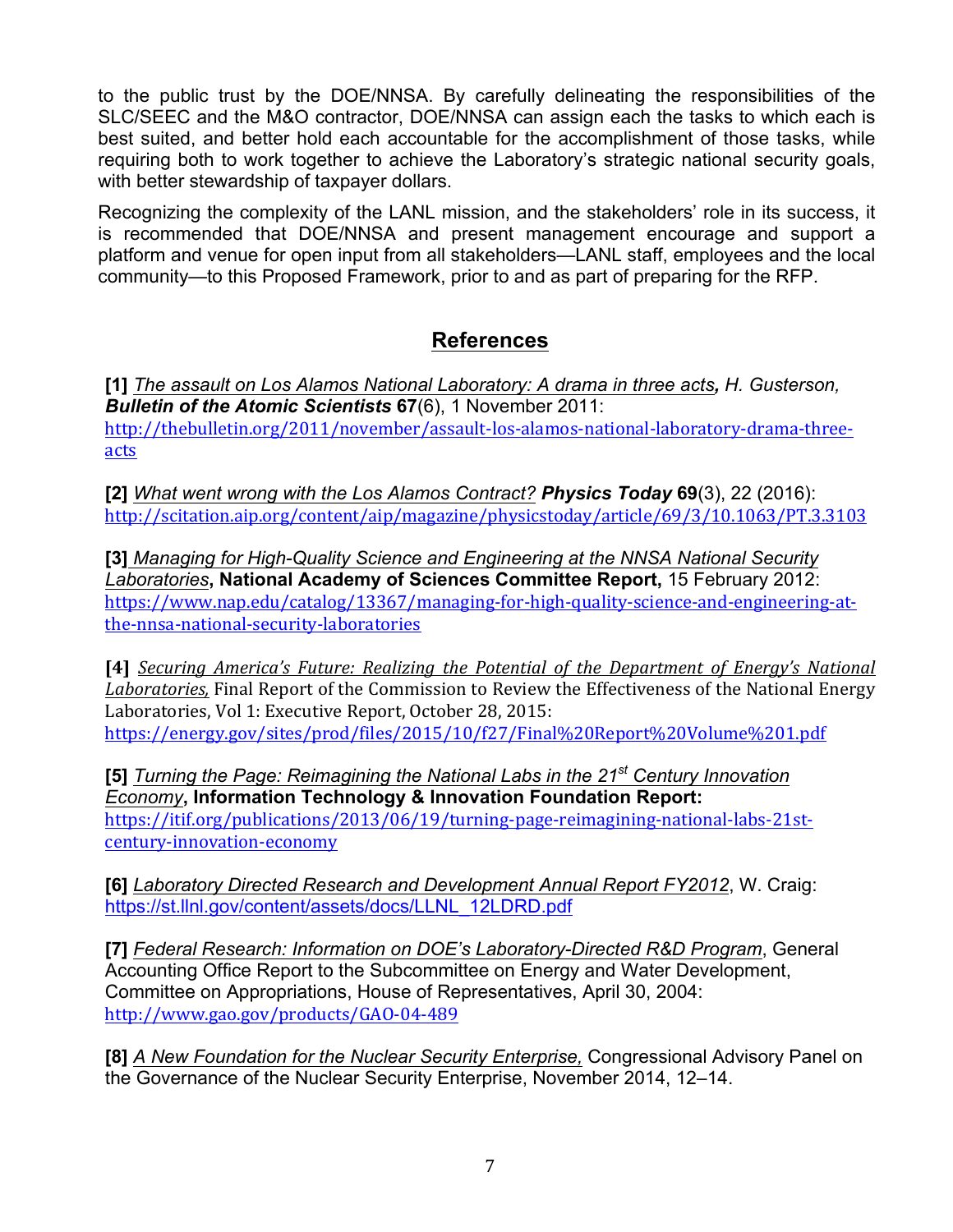### **FACT SHEET**

## **Employee Councils**

#### **Goal**

Fundamental to the success of any organization is effective communication and information sharing between leadership and those tasked with implementing organizational goals. The organization should want the broad goals developed and articulated by leadership to be effectively and consistently implemented throughout. Meanwhile, leadership should search for honest feedback from all those tasked with implementation on the wisdom of the goals and any necessary refinements to achieve the organization's mission. Feedback is thus critical to identifying and overcoming obstacles to the attainment of organizational goals.

Communications structures work on a continuum from "top-down" to "bottom up." Even the most authoritarian workplace will have a mix of features. Otherwise, there would never be feedback on the relative success of the goals articulated by leadership. Here we will explore the concept of an employee council as an attempt to reduce communication breakdowns and information asymmetries.

#### **Historical Background**

l

Employers have experimented with various types of bottom-up communication structures in the United States. Shop councils in the 1920s and quality circles in the 1970s were both attempts to capture the workplace knowledge of employees to improve the production process. Even the Chamber of Commerce enthused about the benefits of employee councils. Ultimately, however, both shop councils and quality circles were less than successful because they failed to provide an even exchange for employees who were not incentivized to participate. Workers discovered that top-down decision-making structures overrode the consensus developed within councils. Quality circles at times led to efficiencies that stimulated job cuts.

High performance workplaces have been more successful. The lean production system, developed in Japan and imported to the U.S. in the 1980s has been based on a system of trust whereby management shared with employees the true state of the business while employees shared with management best work practices. The gradual adoption of high performance workplaces has led to the convergences of work processes in the industrial world. The key is the rapid communication of problems and their resolution, enabling a reduction of waste, production based on best practices, and a smooth work process. $<sup>1</sup>$ </sup> The lean production system, however, is not necessarily the best choice for an organization like LANL that is focused on R&D rather than production.

<sup>&</sup>lt;sup>1</sup> James P. Womack, Daniel T. Jones, and Daniel Roos, The Machine that Changed the World: The Story of Lean Production (New York: Free Press, 2007, originally published 1991).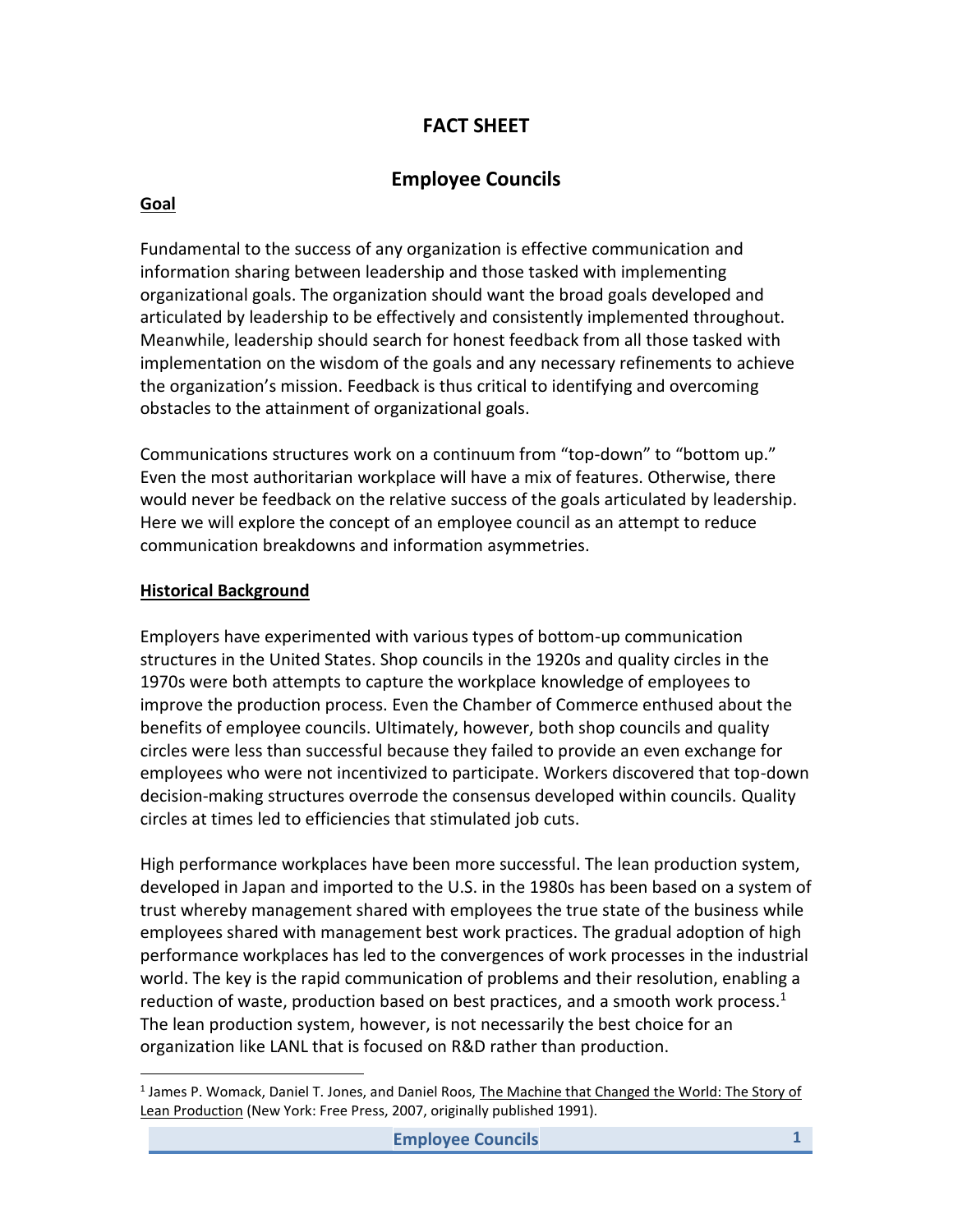Employee or works councils exist in different forms around the world. Although they have different formats and functions in each country, they are designed to bring together management and employees to support the organization in the interest of all stakeholders. In general, they perform functions that would be undertaken by human resource departments – scheduling and vacation scheduling – or performed by lower level management – work pace, force reductions, etc. They are not involved in investment issues. Because the council controls much of the workflow, management rarely imposes decisions in a unilateral manner. This is both cultural and legal.

The Europeans discovered that information sharing was critical to economic development in the aftermath of the destruction of the Second World War. Like their American counterparts, German reformers in the 1920s had raised the idea of workers councils as a way to mitigate social antagonisms. After 1945, reformers (including their U.S. advisers) were interested in maintaining a permanent role for labor in decision-making and adopted works councils to attenuate authoritarian decisionmaking at the corporate level.

The German experiment was codified in the Works Constitution Act of 1952: works councils must be informed and consulted on key issues affecting the workplace and certain decisions cannot be made without the approval of the works council. Not surprisingly, decision-making is much more cooperative than in the U.S. as a result. German workers elect their own works councilors, ensuring a level of trust between elected and represented. They do not bargain wages and benefits.

Councils are not without controversy. They have been criticized as cooptation into the decision-making of the company. Likewise, they have been criticized as introducing rigidities into the labor market, especially around the issues of hiring and firing.

However, there is an important efficiency argument that has surfaced, especially since the Great Recession of 2008.<sup>2</sup> Works councils and co-determination in general – this would include employee participation on company boards – have been credited by the German mainstream (including Chancellor Angela Merkel) with maintaining growth with low unemployment all the while facilitating the continued integration of the East German states that began when the Wall fell in 1989. The German mainstream would say that "social partnership" is the preferred method of organizational decision-making over the hierarchical decision-making (and consequent "adversarialism" between management and labor) of the United States.

 $\overline{\phantom{a}}$ 

<sup>&</sup>lt;sup>2</sup> Richard B. Freeman and Edward Lazear, "An Economic Analysis of Works Councils," in Works Councils: Consultation Representation, and Cooperation in Industrial Relations, ed. Joel Rogers and Wolfgang Streeck (Chicago: University of Chicago Press, 1995).